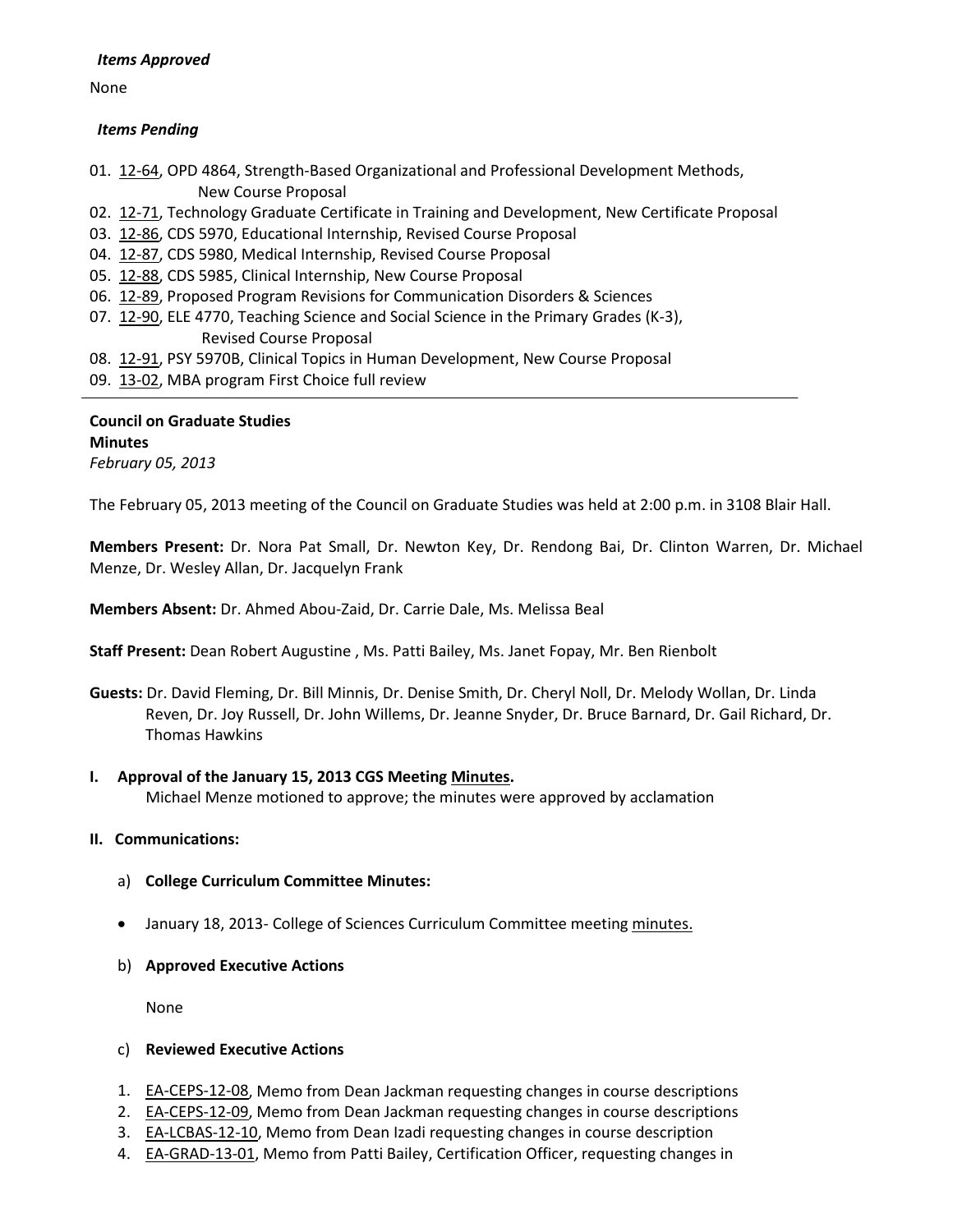### graduate catalog copy

# **III. Items Added to the Agenda (Today):**

01. [13-01,](http://castle.eiu.edu/~eiucgs/currentagendaitems/agenda13-01.pdf) GIS 5970 A-D, Educational Internship, Revised Course Proposal

### **IV. Items Acted Upon:**

Council agreed to address agenda items out of order due to First Choice presentation,

Nora Pat Small and Newton Key out at 3:00 pm

01. [12-64,](http://castle.eiu.edu/~eiucgs/currentagendaitems/agenda12-64.pdf) OPD 4864, Strength-Based Organizational and Professional Development Methods, New Course Proposal; Bruce Barnard presented the course. Council did not have quorum-will act upon at February 19, 2013 meeting

02. [12-71,](http://castle.eiu.edu/~eiucgs/currentagendaitems/agenda12-71.pdf) Technology Graduate Certificate in Training and Development, New Certificate Proposal; Item tabled pending discussion with Dean Augustine

03. [12-86,](http://castle.eiu.edu/~eiucgs/currentagendaitems/agenda12-86.pdf) CDS 5970, Educational Internship, Revised Course Proposal; Gail Richard presented the course. Council did not have quorum-will act upon at February 19, 2013 meeting.

04. [12-87,](http://castle.eiu.edu/~eiucgs/currentagendaitems/agenda12-87.pdf) CDS 5980, Medical Internship, Revised Course Proposal; Gail Richard presented the course. Council did not have quorum-will act upon at February 19, 2013 meeting.

05. [12-88,](http://castle.eiu.edu/~eiucgs/currentagendaitems/agenda12-88.pdf) CDS 5985, Clinical Internship, New Course Proposal; Gail Richard presented the course. Council did not have quorum-will act upon at February 19, 2013 meeting.

06. [12-89,](http://castle.eiu.edu/~eiucgs/currentagendaitems/agenda12-89.pdf) Proposed Program Revisions for Communication Disorders and Sciences; Gail Richard presented the proposal. Council did not have quorum-will act upon at February 19, 2013 meeting.

07. [12-90,](http://castle.eiu.edu/~eiucgs/currentagendaitems/agenda12-90.pdf) ELE 4770, Teaching Science and Social Science in the Primary Grades (K-3), Revised Course Proposal; Linda Reven presented the course. Council did not have quorum-will act upon at February 19, 2013 meeting

08. [12-91,](http://castle.eiu.edu/~eiucgs/currentagendaitems/agenda12-91.pdf) PSY 5970B, Clinical Topics in Human Development, New Course Proposal; Wesley Allan presented the course. Council did not have quorum-will act upon at February 19, 2013 meeting.